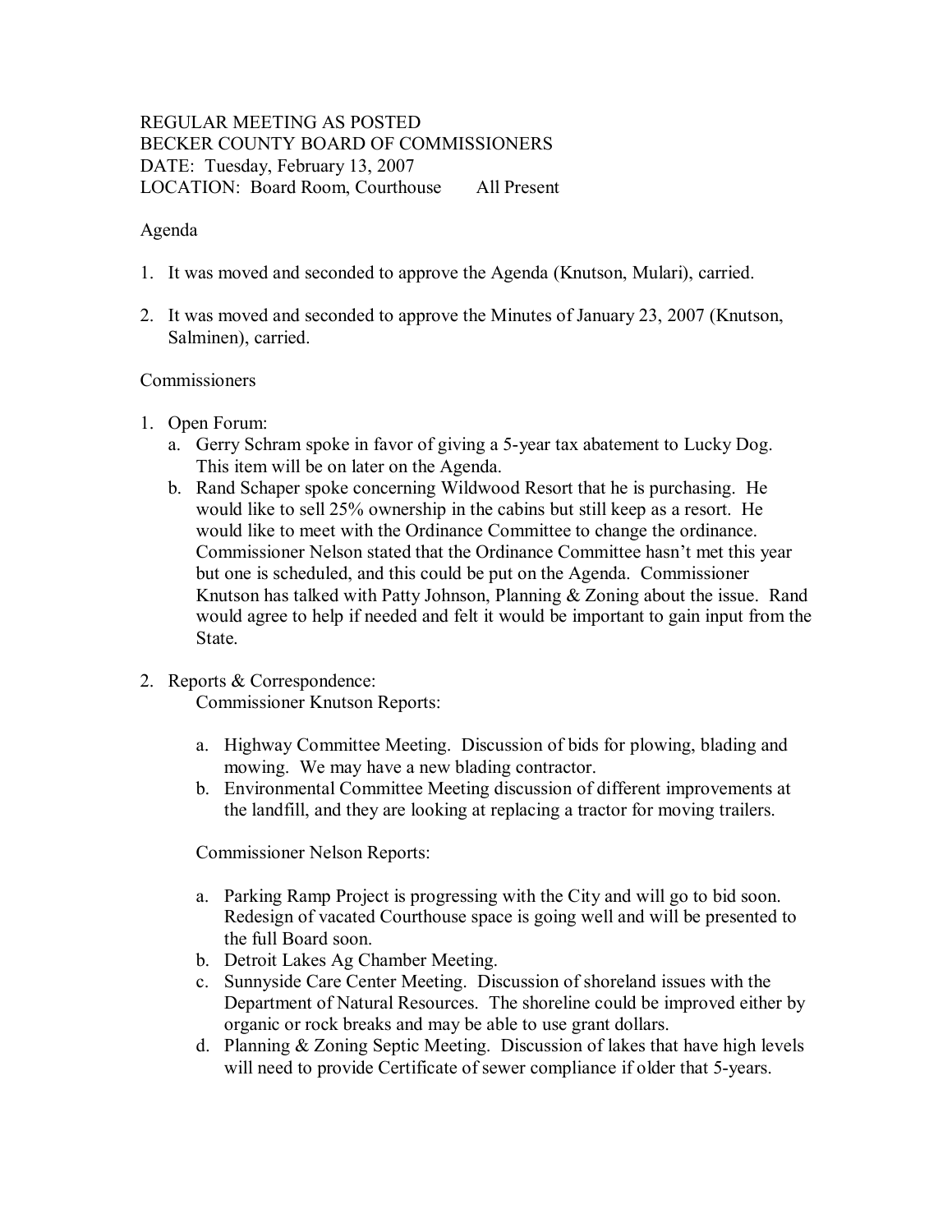Commissioner Salminen Reports – None at this time.

Commissioner Mulari Reports:

- a. Association of Minnesota Counties Futures Meeting. Government needs to think outside the box for ideas to discuss.
- b. 100 Acre Park Meeting. Discussion of selling parts of newly purchased property for access to the park. What is our intent? Determine where the access and parking should be.

Commissioner Bellefeuille Reports:

- a. Area Agency on Aging Meeting. Discussion of baby boomers retiring and what steps to take to prepare.
- b. Mahube Committee Meeting. Discussed current audit.
- 3. Appointments:
	- a. It was moved and seconded to appoint Jeff Moritz to the Cormorant Lakes Watershed District Board of Managers (Nelson, Knutson), carried.
	- b. It was moved and seconded to appoint Kevin J. Olson to the Becker County Extension Committee for District IV (Bellefeuille, Knutson), carried.
	- c. It was moved and seconded to appoint Kip Moore to the Becker County Board of Adjustments (Nelson, Bellefeuille), carried.
	- d. It was moved and seconded to appoint Cheryl Hogie to the Becker County Extension Committee in the At Large Position (Nelson, Salminen), carried.
- 4. AMC Days at the Capitol attendance was discussed. It was moved and seconded to approve any Commissioner's attendance at the Association of Minnesota Counties 2007 Legislative Conference on March 28 – 29, 2007 (Knutson, Mulari), carried.
- 5. Wild Rice Watershed District Project No. 42 was discussed, and it was moved and seconded to approve any Commissioner's attendance at the Soil & Water Meeting at their offices on Wednesday, March 21, 2007 at 8:00 a.m. where this project will be discussed (Mulari, Knutson), carried.

# Auditor-Treasurer

1. It was moved and seconded to approve Gambling Permits for Cormorant Lions Club for Raffle at Cormorant Community Center, 10929 County Hwy. #5, Pelican Rapids, MN, 56572, Cormorant Township on May 12, 2007; and Cormorant Lions Club for Raffle at Cormorant Community Center, 10929 County Hwy. #5, Pelican Rapids, MN, 56572, Cormorant Township on September 28, 2007 (Salminen, Bellefeuille), carried.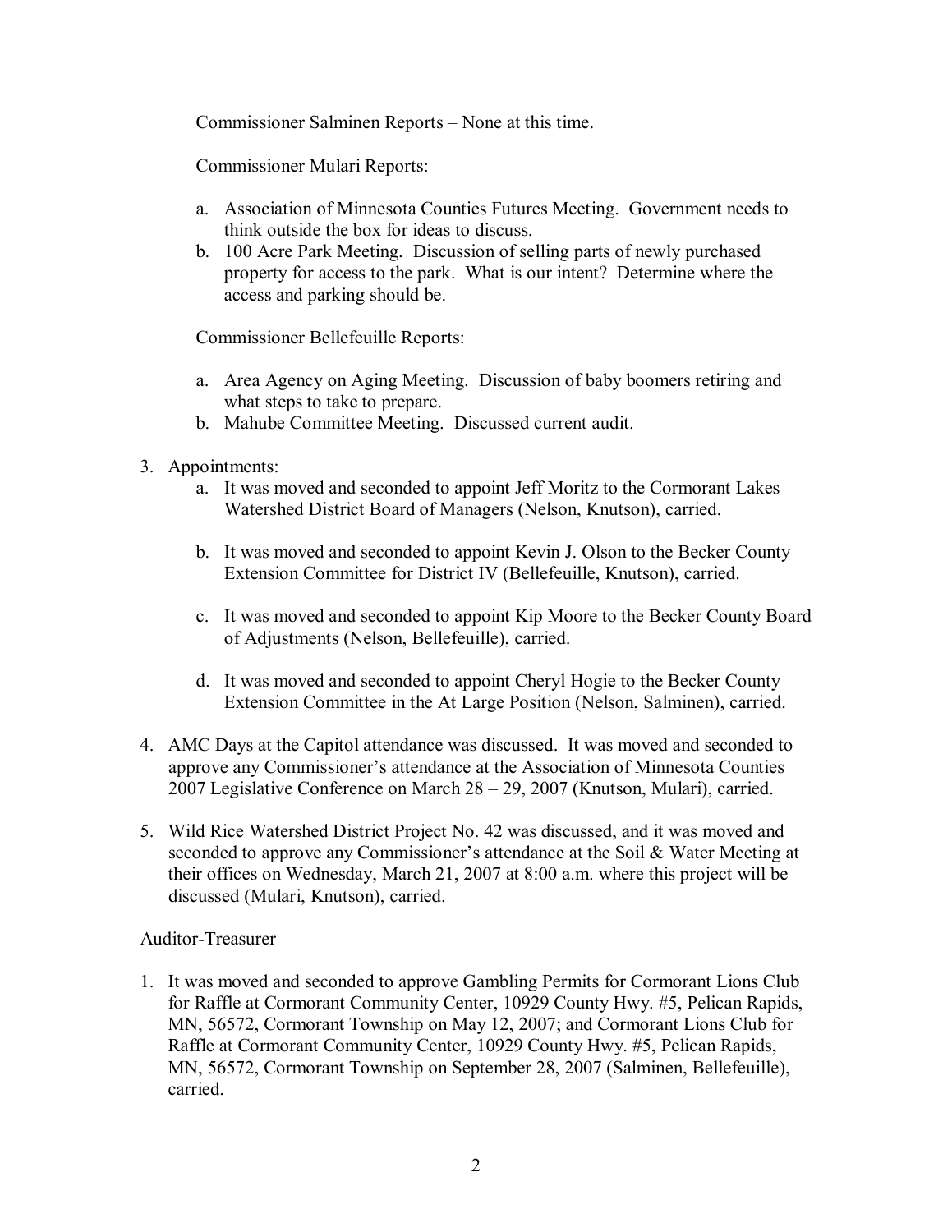- 2. It was moved and seconded to approve a New On/Sale Liquor License, including Sunday Sales for Cody A. Parr, TF Boonies (formerly Corner Cantina) 24995 County Road 6, Detroit Lakes, Lake View Township (Salminen, Nelson), carried.
- 3. It was moved and seconded to approve a New Off/Sale 3.2 Beer License for Cody A. Parr, TF Boonies (formerly Corner Cantina) 24995 County Road 6, Detroit Lakes, Lake View Township (Salminen, Bellefeuille), carried.

Finance Committee Minutes

- 1. It was moved and seconded to approve the Claims (Salminen, Knutson), carried.
- 2. Human Services Personnel Request is on later on the Agenda.
- 3. Sheriff. It was moved and seconded to approve the Capital Purchase Request for File Cabinet Purchases for the Jail in the amount of \$1,564.50 and Shower Valve Updates for the Jail in the amount of \$3,614.30 (Salminen, Bellefeuille), carried.
- 4. Highway Agreement/Hwy 10 Project will be on later on the Agenda.
- 5. IT Intern Request. It was moved and seconded to approve to hire an intern for the IT Department totaling 300 hours at \$10 per hour (Salminen, Mulari), carried.
- 6. It was moved and seconded to contract with the City of Detroit Lakes to move existing fiber lines for both Human Services and the Highway Department. The cost per month will be \$600 (increased from \$500) and installation is \$7,000 (Salminen, Knutson), carried.
- 7. It was moved and seconded to pass Resolution No.  $02-07-1E$ , requesting the Becker County Housing and Economic Development Authority consider the issuance of Public Facility Lease Revenue Bonds totaling \$6,395,000 (Salminen, Mulari), carried.
- 8. Lake Agassiz Library letter received was discussed. They indicated that the estimated cost of \$25,000 for steam heat is not counted as indirect costs to offset the State funding requirements.
- 9. Cash Comparison and Investment Summary for December were presented.
- 10. 20062008 Cost Allocation Plan. It was moved and seconded to accept the contract with DMG low quote of \$4,750 per year for the service (Mulari, Knutson), carried.
- 11. The Historical Society was discussed regarding representation from the County Board.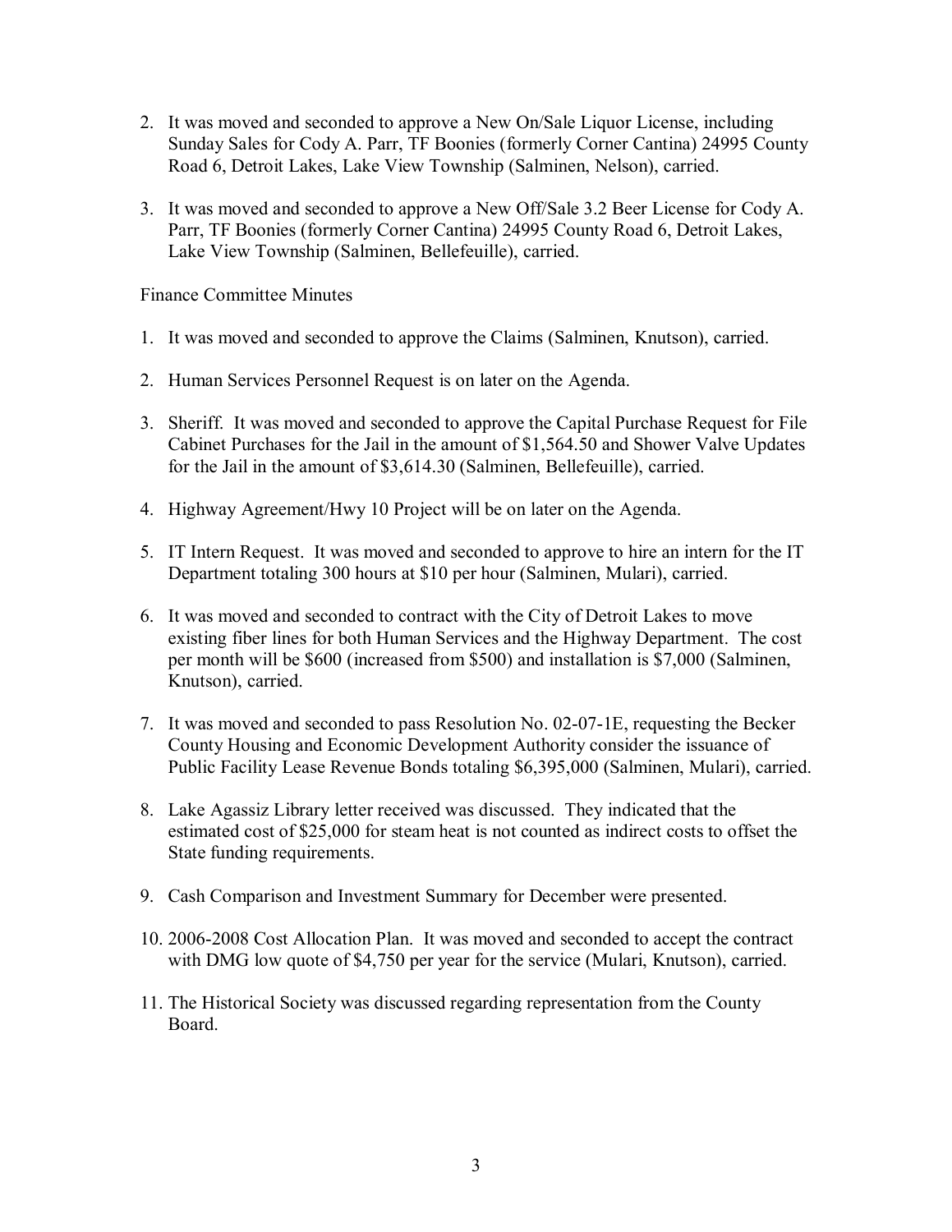#### Assessor

1. It was moved and seconded to approve the following Abatements (Mulari, Salminen), carried.

| Parcel No.               | Tax District | <b>Request for Abatement</b> | Amount |
|--------------------------|--------------|------------------------------|--------|
| R06.0833.016             | Cormorant    | Disaster                     | 296    |
| R <sub>17.0276.001</sub> | Lake Eunice  | <b>Assessment Error</b>      | 22     |
| R08.1149.000             | Detroit      | <b>Annexed Parcel Error</b>  | 1,662  |
| R <sub>17.1106.000</sub> | Lake Eunice  | $2003$ Tax                   | 140    |

#### Human Services

- 1. It was moved and seconded to accept the Family Services and Probation Report (Salminen, Mulari), carried.
- 2. Nancy Nelson, Administrator, Human Services, was recognized for taking part in the Polar Plunge this past weekend.
- 3. It was moved and seconded to accept the Adult Services Report (Salminen, Mulari), carried.
- 4. It was moved and seconded to approve the Purchase of Service Agreement with Recovery Works to provide Outpatient Chemical Dependency Treatment in the Becker County Maximum Security Jail (Mulari, Salminen), carried.
- 5. It was moved and seconded to approve the Purchase of Service Agreement with Emmanuel Community for Senior Coordinator Services (Mulari, Salminen), carried.
- 6. It was moved and seconded to approve the Purchase of Service Agreement with Lakes Homes for Adult Foster Care, Adult Day Care, Personal Care Assistance Services, Person Support Services, Respite Care and Supportive Living Services for Adult and Children (Salminen, Mulari), carried.
- 7. It was moved and seconded to approve the Purchase of Service Agreement with Delores Ladwig for Adult Foster Care (Salminen, Mulari), carried.
- 8. It was moved and seconded to approve the Purchase of Service Agreement with Medica to provide Minnesota Senior Health Options services for Medica participants (Salminen, Mulari), carried.
- 9. It was moved and seconded to approve the Purchase of Service Agreements with Children's Mental Health/Interagency Agreements: Stellher/Independent School Dist. #22; Stellher/Independent School Dist. #23; Independent School Dist. #22; Lakeland/Independent School Dist. #22; and Independent School Dist. # 23 (Salminen, Mulari), carried.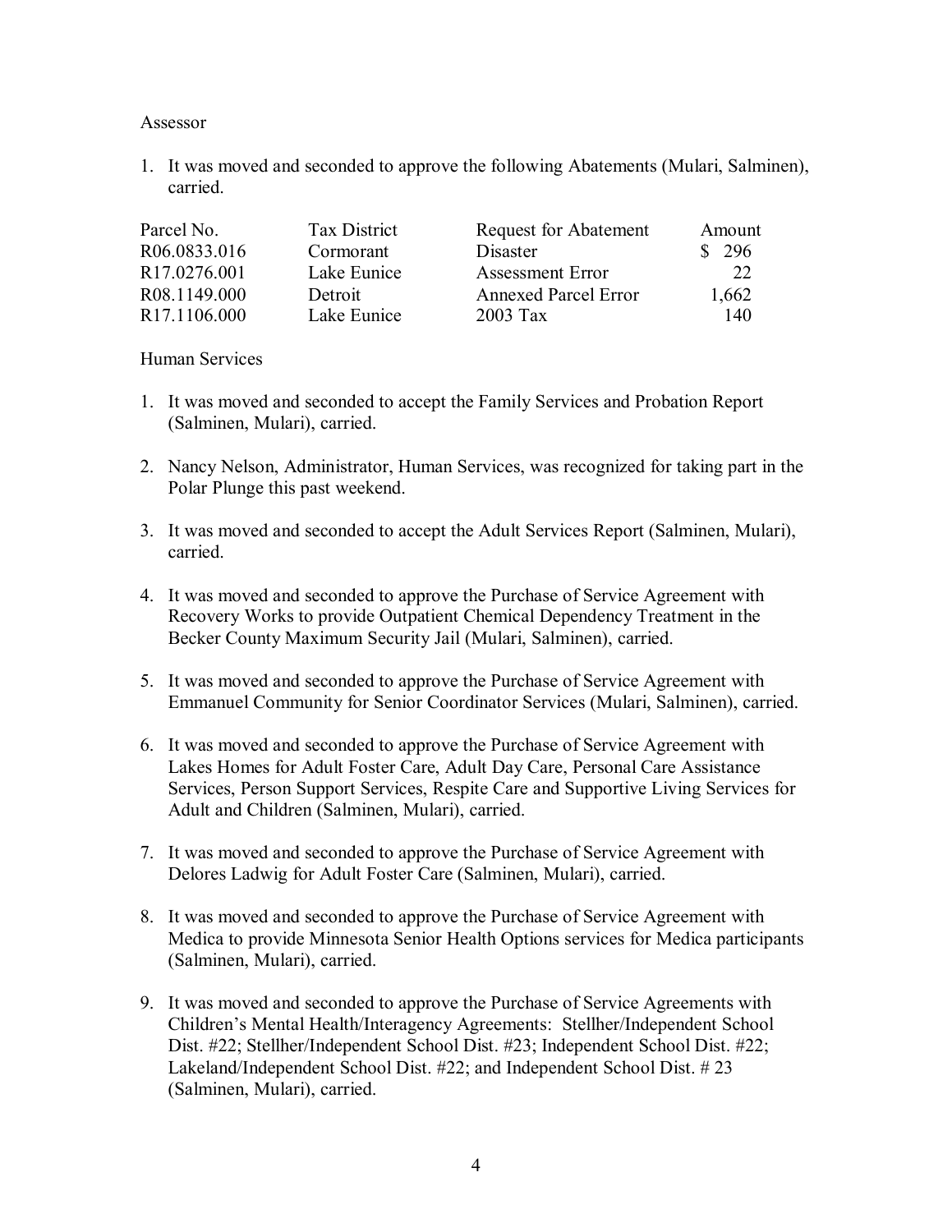- 10. It was moved and seconded to approve the Human Services Claims (Salminen, Mulari), carried.
- 11. It was moved and seconded to approve the Lakes Counseling Center Agreement with Community Health to provide classes at Lakes Counseling Center and to be reimbursed at a rate of \$45 per hour for nurse and prep time (Mulari, Salminen), carried.
- 12. It was moved and seconded to pass Resolution No.  $02-07-1C$ , to reclassify the status of the current  $(2)$  part-time RN Positions to full-time due to the workload within the Community Health Unit of Human Services (Mulari, Salminen), carried.
- 13. It was moved and seconded to approve the Community Health Claims (Salminen, Mulari), carried.
- 14. It was moved and seconded to approve the Transit Claims (Salminen, Knutson), carried.

# Sheriff

1. It was moved and seconded to continue to contract with housing the Inmate Construction Work Crew individuals at the Minimum Security Jail for a two year fiscal time frame 2008 and 2009 increasing payment from \$52 per day per inmate to \$54 per day per inmate (Salminen, Bellefeuille), carried.

Western Area City County Co-op

Laurie Mullen presented the Becker County Sheriff's Department with 12 Defibrillators to carry in the squad cars. Laurie also gave an update on a workshop to be held the end of March for exploited children.

Public Hearing: EDA/Tax Abatement/Guy Fisher

- 1. It was moved and seconded to open the Public Hearing (Bellefeuille, Salminen), carried.
- 2. Linda Livingston Wiedewitsch, owner of Lucky Dog, was present to answer questions and to give an update on the business. Linda's request is for a tax abatement for a five-year period estimated to be not to exceed \$23,000. The Board held discussion and Gerry Schram spoke in favor of the request.
- 3. It was moved and seconded to close the Public Hearing (Mulari, Bellefeuille), carried.
- 4. It was moved and seconded to pass Resolution No. 02-07-1F, approving the Tax Abatement and Business Subsidy Agreement between Becker County and Lucky Dog Boarding & Training Center, LLC, a Minnesota limited liability company, provided